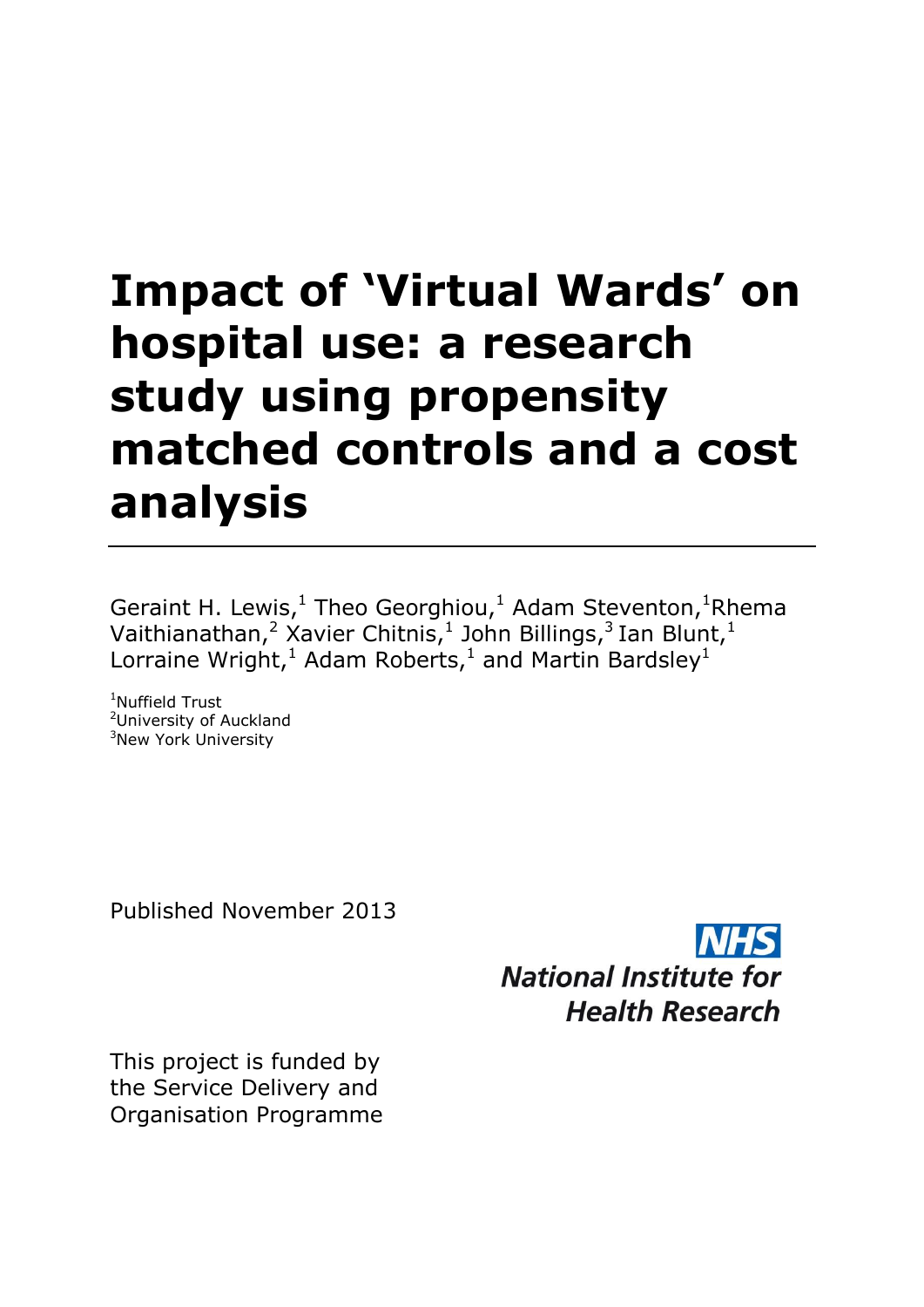### **Address for correspondence:**

Dr. Geraint H. Lewis Chief Data Officer NHS England Quarry House Leeds LS2 7UE

Email: geraint.lewis@nhs.net

### **This report should be referenced as follows:**

Lewis GH, Georghiou T, Steventon A, Vaithianathan R, Chitnis X, *et al.* Impact of 'Virtual Wards' on hospital use: a research study using propensity matched controls and a cost analysis. Final report. NIHR Service Delivery and Organisation programme; 2013.

### **Relationship statement:**

This document is an output from a research project that was funded by the NIHR Service Delivery and Organisation (SDO) programme based at the National Institute for Health Research Evaluations, Trials and Studies Coordinating Centre (NETSCC) at the University of Southampton. The management of the project and subsequent editorial review of the final report was undertaken by the NIHR Service Delivery and Organisation (SDO) programme. From January 2012, the NIHR SDO programme merged with the NIHR Health Services Research (NIHR HSR) programme to establish the new NIHR Health Services and Delivery Research (NIHR HS&DR) programme. Should you have any queries please contact [sdoedit@southampton.ac.uk.](mailto:sdoedit@southampton.ac.uk)

### **Copyright information:**

This report may be freely reproduced for the purposes of private research and study and extracts (or indeed, the full report) may be included in professional journals provided that suitable acknowledgement is made and the reproduction is not associated with any form of advertising. Applications for commercial reproduction should be addressed to: NETSCC, HS&DR.

National Institute for Health Research Evaluation, Trials and Studies Coordinating Centre University of Southampton Alpha House, Enterprise Road Southampton SO16 7NS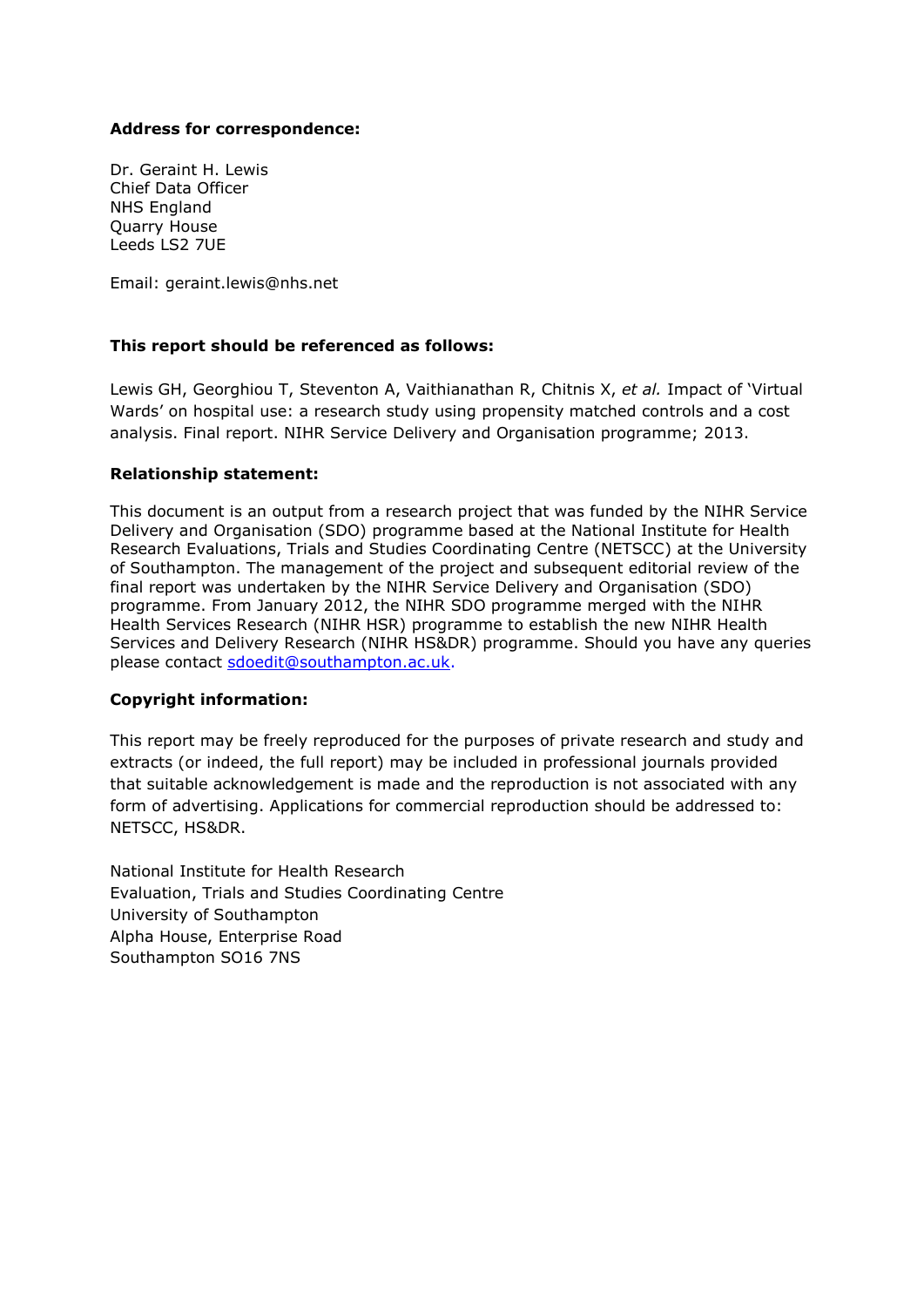### **Disclaimer:**

This report presents independent research funded by the National Institute for Health Research (NIHR). The views expressed are those of the authors and not necessarily those of the NHS, the NIHR or the Department of Health. If there are verbatim quotations included in this publication the views and opinions expressed by the interviewees are those of the interviewees and not necessarily those of the NHS, the NIHR or the Department of Health.

### **Criteria for inclusion**

Reports are published if (1) they have resulted from work for the SDO programme including those submitted post the merge to the HS&DR programme, and (2) they are of a sufficiently high scientific quality as assessed by the reviewers and editors. The research in this report was commissioned by the SDO programme as project number 09/1816/1021. The contractual start date was in May 2010. The final report began editorial review in January 2012 and was accepted for publication in October 2012. The authors have been wholly responsible for all data collection, analysis and interpretation, and for writing up their work. The SDO editorial team have tried to ensure the accuracy of the authors' report and would like to thank the reviewers for their constructive comments on the final report documentation. However, they do not accept liability for damages or losses arising from material published in this report.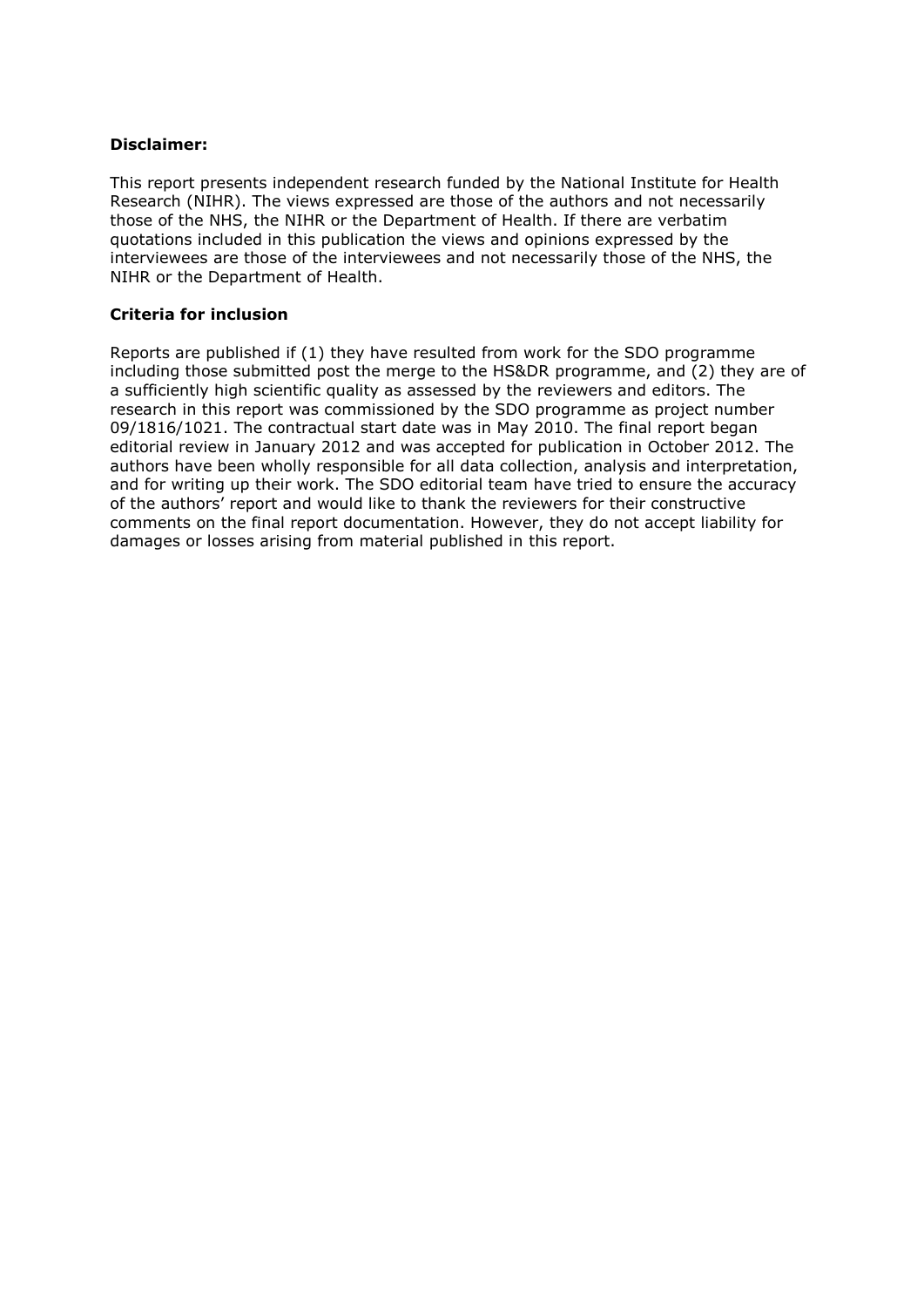# Glossary of terms/abbreviations

**Case management** – coordination of health and social care services on behalf of a patient

**CPM** – Combined predictive model or "combined model": a predictive risk model that uses a combination of inpatient, outpatient, A&E and GP data to identify individuals at high risk of an unplanned hospital admission in the next 12 months

**Community matron -** a specialist nurse providing case management

**DPM** - Devon predictive model - a local variant of the combined model that has been weighted for Devon data

**DH** – Department of Health

**EMIS -** Egton medical information systems limited (a primary care software provider)

**Emergency admission** – we use the terms "emergency", "non-elective" and "unplanned" admissions interchangeably, having excluded maternity admissions from this definition

**Exeter data** - database of all patients registered with a GP practice in England

**GP** – General practitioner

**HES** – Hospital episode statistics (a research database of pseudonymous secondary care data)

**HESid –** Hospital episode statistics identifier (a unique, pseudonymous identification number of all patients with a Hospital Episode Statistics record)

**IC -** NHS Information Centre for health and social care

**INR** - International normalised ratio - a blood test measuring the degree of anticoagulation

**LTC** - Long term condition or chronic disease

**NHS** - National Health Service

**NHS number** - unique identification number for NHS patients in England

**Non-elective admission** - we use the terms "emergency", "non-elective" and "unplanned" admissions interchangeably, having excluded maternity admissions from this definition

**ONS** – Office for National Statistics

**PARR** – Patients at Risk of Readmission: a predictive risk model that uses SUS data to identify individuals at risk of an unplanned hospital admission in the next 12 months

**PCT** – Primary Care Trust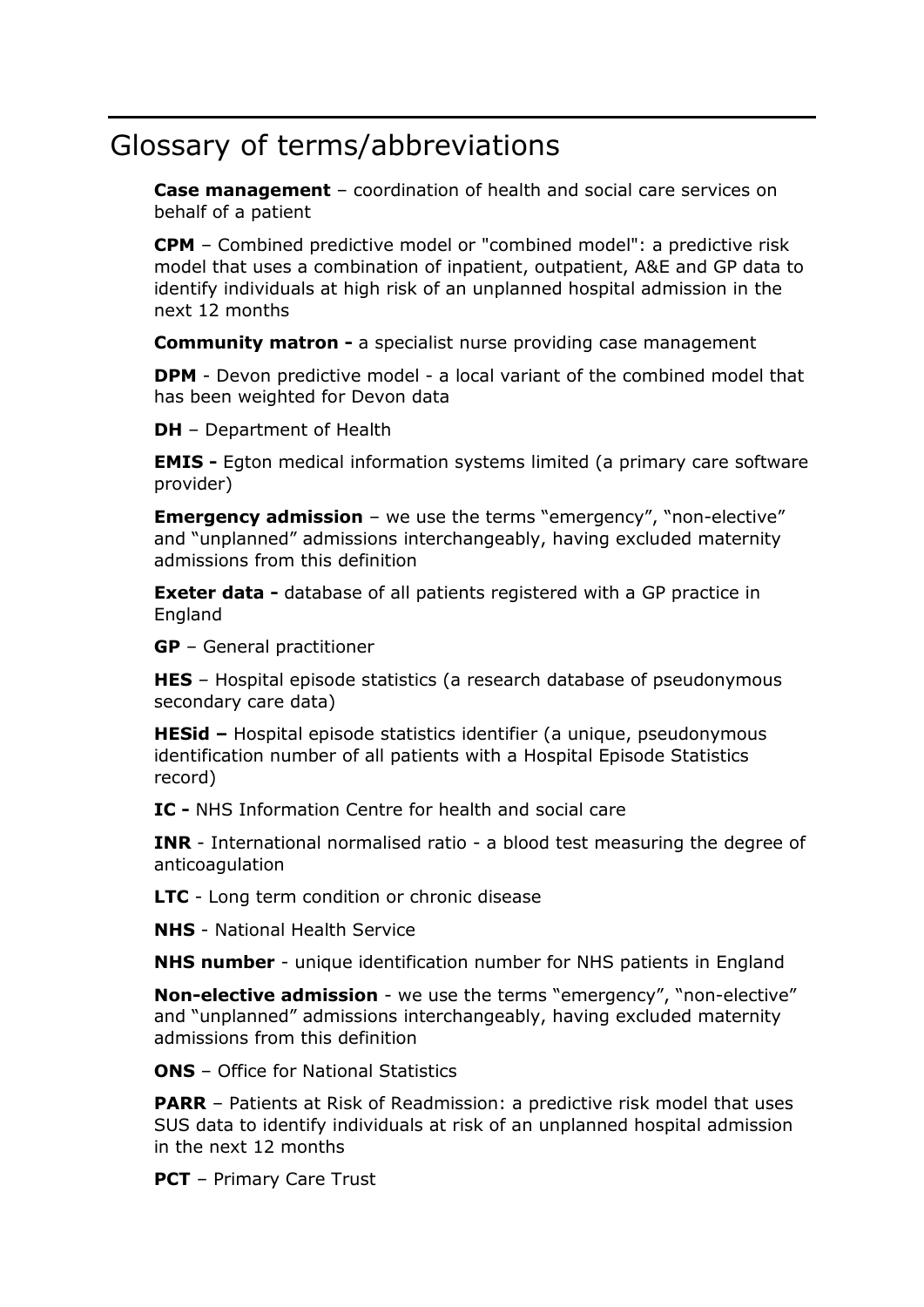**PPV** – Positive predictive value (percentage of at-risk patients identified by a predictive model who experience an unplanned admission to hospital)

**Predictive modelling –** models based on routine data that identify individuals in a population who are at high risk of a certain future event

**Prognostic matching –** a method for identifying controls based on similar risks of experiencing a future outcome such as unplanned hospitalisation

**Propensity matching -** a method for identifying controls based on similar likelihood of receiving an intervention such as admission to a virtual ward

**Pseudonymous data** – data from which personal identifiable fields have been removed or collapsed, and in which the unique identifier has been replaced by a unique but meaningless pseudonym

**Read code data–**data from primary care electronic medical record that have been coded using a system developed by Dr. James Read

**ROC curve**– Receiver operating characteristics curve that illustrates the trade-off between true positives (sensitivity) and false negatives (1 – specificity) for a predictive model

**Risk stratification**– assigning risk of a particular outcome (e.g. future unplanned hospital admission) to each person in a population

**Sensitivity -** percentage of people who experience an unplanned readmission to hospital who are correctly identified by the model as being at risk

**SHA** – Strategic Health Authority

**STROBE** - Strengthening the reporting of observational studies in epidemiology (guidelines for reporting observational studies)

**SUS** – Secondary Uses Service

**Unplanned admission** – we use the terms "emergency", "non-elective" and "unplanned" admissions interchangeably, having excluded maternity admissions from this definition

**Virtual wards –** a form of preventive hospital-at-home for patients at high predicted risk of unplanned hospital admission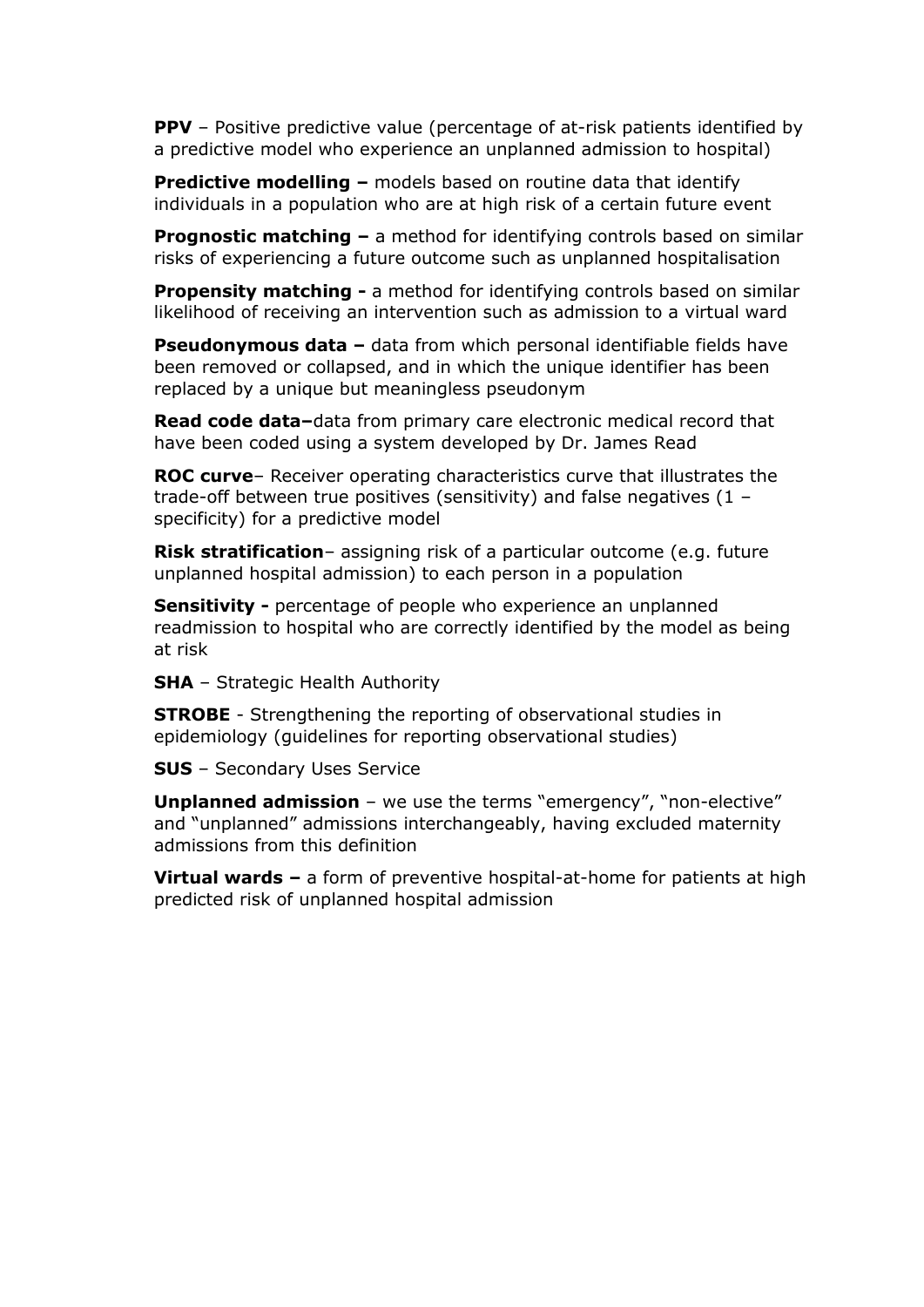# Acknowledgements

We would like to thank all those people in the NIHR-SDO, the NHS and local authorities who supported us and participated in this research.

We are particularly grateful to our site representatives (Claire Jones, Paul Lovell, David Osborne and Seth Rankin), to the external members of our advisory group (Richard Grieve and Sarah Purdy), and to the NHS analysts who provided us with the data on which we conducted our analyses. These included Nigel Bruguier, Todd Chenore, Rana Choudhury, Gus Glyn, Lee Lewis, Louise Hamm, Kathryn McRae, David Osborne, Jason Parsons, and Mark Willis.

Finally, we wish to acknowledge the support we received from Andrew Marshall at EMIS and Xanthe Hannah at the NHS Information Centre for health and social care, as well as Elizabeth Eastmure, Femi Fagunwa, and Jennifer Dixon from the Nuffield Trust.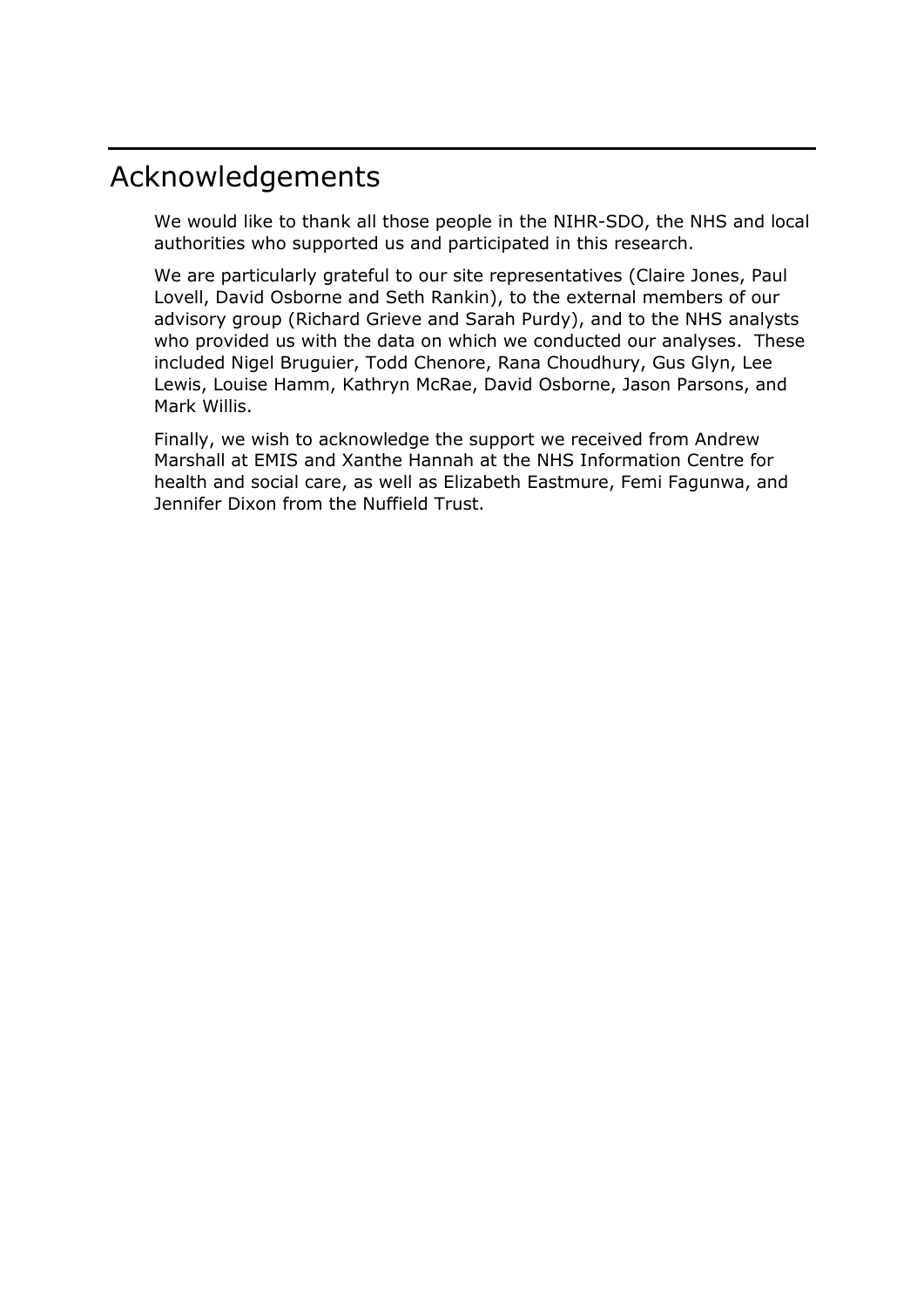# Executive Summary

# *Background*

Health care systems in many developed countries are currently under financial strain because of ageing populations, the rising prevalence of various chronic diseases, and budgetary constraints resulting from the global economic downturn.

The costs of providing health care are highly skewed across the population, with a small number of patients accounting for a large proportion of expenditure. Since unplanned hospital admissions account for a high proportion of costs, considerable resources could potentially be invested in providing preventive care for a relatively small number of costly patients and yet still potentially yield net savings overall from averted future hospital costs. In practice, however, such savings have been difficult or impossible to demonstrate.

One reason why preventive interventions may be unsuccessful at reducing demand is if they are offered to patients who are at insufficiently high risk of future unplanned hospital admission. In 2005, the Department of Health commissioned two "case finding" tools for improving the identification of high-risk patients in England. Known as "PARR" and the "Combined Model", these predictive risk tools are now used in many parts of the country to select which high-risk patients should be offered a hospital-avoidance intervention.

One such intervention is the "virtual ward". This model of care uses the staffing, systems and daily routines of a hospital ward to deliver preventive care to patients in their own homes in the aim of mitigating their risk of unplanned hospitalisation. Whilst virtual wards have been introduced in many parts of the UK and overseas, their efficacy and cost-effectiveness has yet to be determined.

### *Aims*

The purpose of this study was to assess the extent to which multidisciplinary case management in the form of virtual wards led to changes in the use of health care and social care by patients at high predicted risk of future unplanned hospital admission.

Our primary aim was to determine whether virtual wards have led to changes in rates of unplanned hospital admission compared to matched controls, and if so at what cost. Our secondary aims were to assess the impact of the intervention on rates of A&E attendance, social care provision, GP practice visits, and the use of community health services.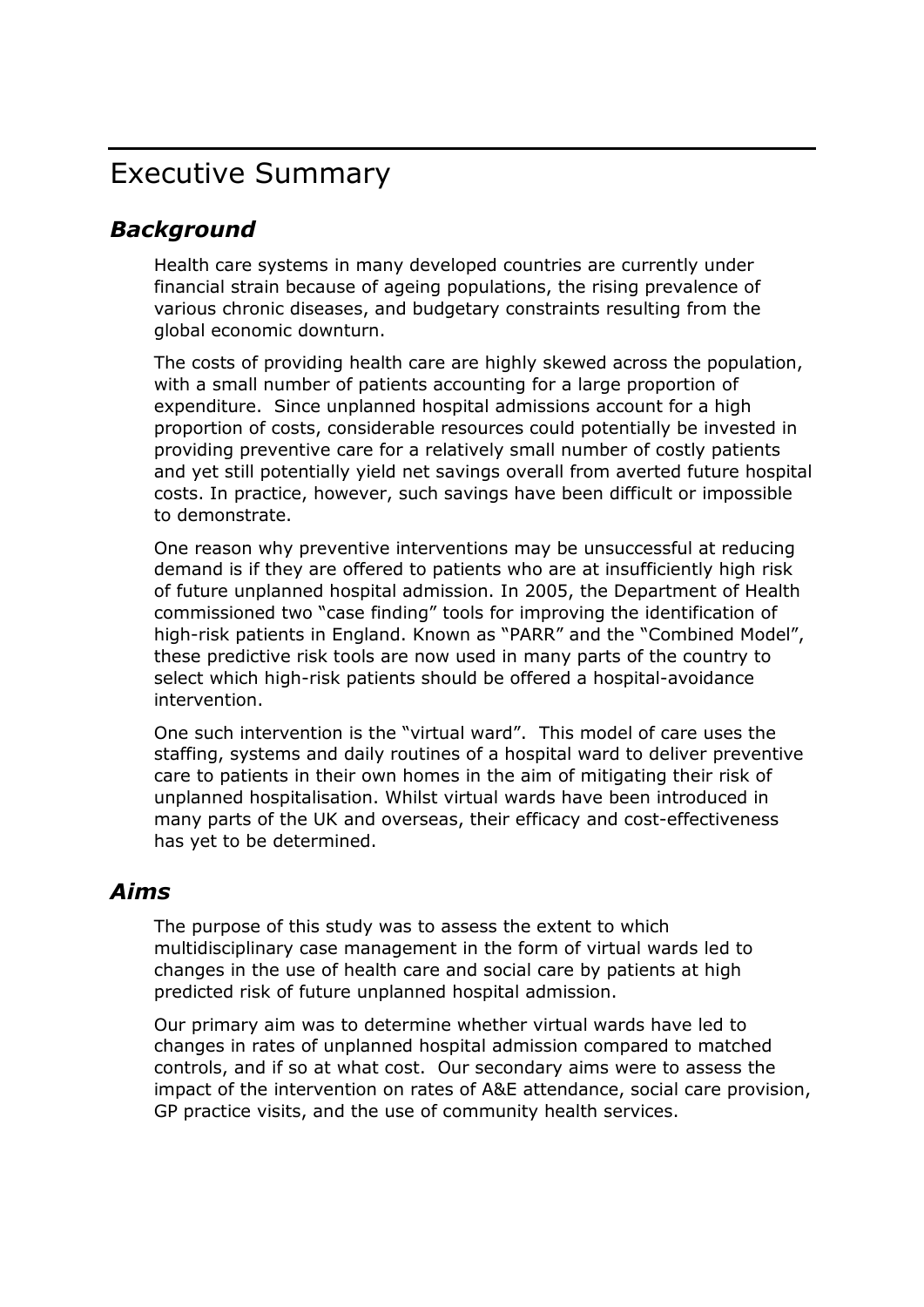## *Methods*

We studied a hospital avoidance intervention called "virtual wards" in three sites in England, namely Croydon, Devon and Wandsworth. We compared the health care and social care use of patients who received the intervention to those of matched controls. We used a range of matching techniques including prognostic matching and propensity score matching to draw controls from (a) national, and (b) local, individual-level pseudonymous administrative data. National data included Hospital Episode Statistics (HES), and mortality data from the Office for National Statistics (ONS). Local data included Secondary Uses Service (SUS) data, primary care clinical data from GP electronic systems, community health services data, and social care data from local operational systems.

We controlled for the observed differences between VW patients and control patients by selecting one or more control patients for each VW patient on the basis that they were similar in terms of a range of observed characteristics prior to the start of the intervention. The primary endpoints for this study were the comparative rates between VW patients and controls of unplanned hospital admission and mortality. The secondary endpoints were the rates and cost of A&E attendances, cost of social care provision, rates and cost of GP visits, and cost of community health services.

We determined the costs of establishing and running virtual wards in the three study sites from the perspectives of the NHS and local authorities using a combination of administrative data, interviews and diaries.

The study was designed to test the pooled results from all sites. However, the sample studied was highly unbalanced with the vast majority of cases coming from one site, Croydon.

### *Results*

We found that each of the study sites had implemented variants on the virtual ward model as originally described. In Croydon, which was by far the largest of our three study sites, multidisciplinary preventive care was only offered during a short initial pilot period before changing to standard case management by community matrons. Our findings are therefore predominantly related to patients who received "standard" case management by a community matron rather than multidisciplinary case management from a virtual ward team.

It is important to remember that the pooled analysis may mask different results at the level of individual sites. The relatively small number of cases we were able to study in Devon and Wandsworth meant that it was not possible for us to determine any statistically significant changes at the individual study site level.

We found difficulties in identifying sufficient matched controls from within the local study areas, therefore our conclusions on impact are based on our analyses using controls derived from national data. Compared with these matched controls, we found no evidence of a reduction in emergency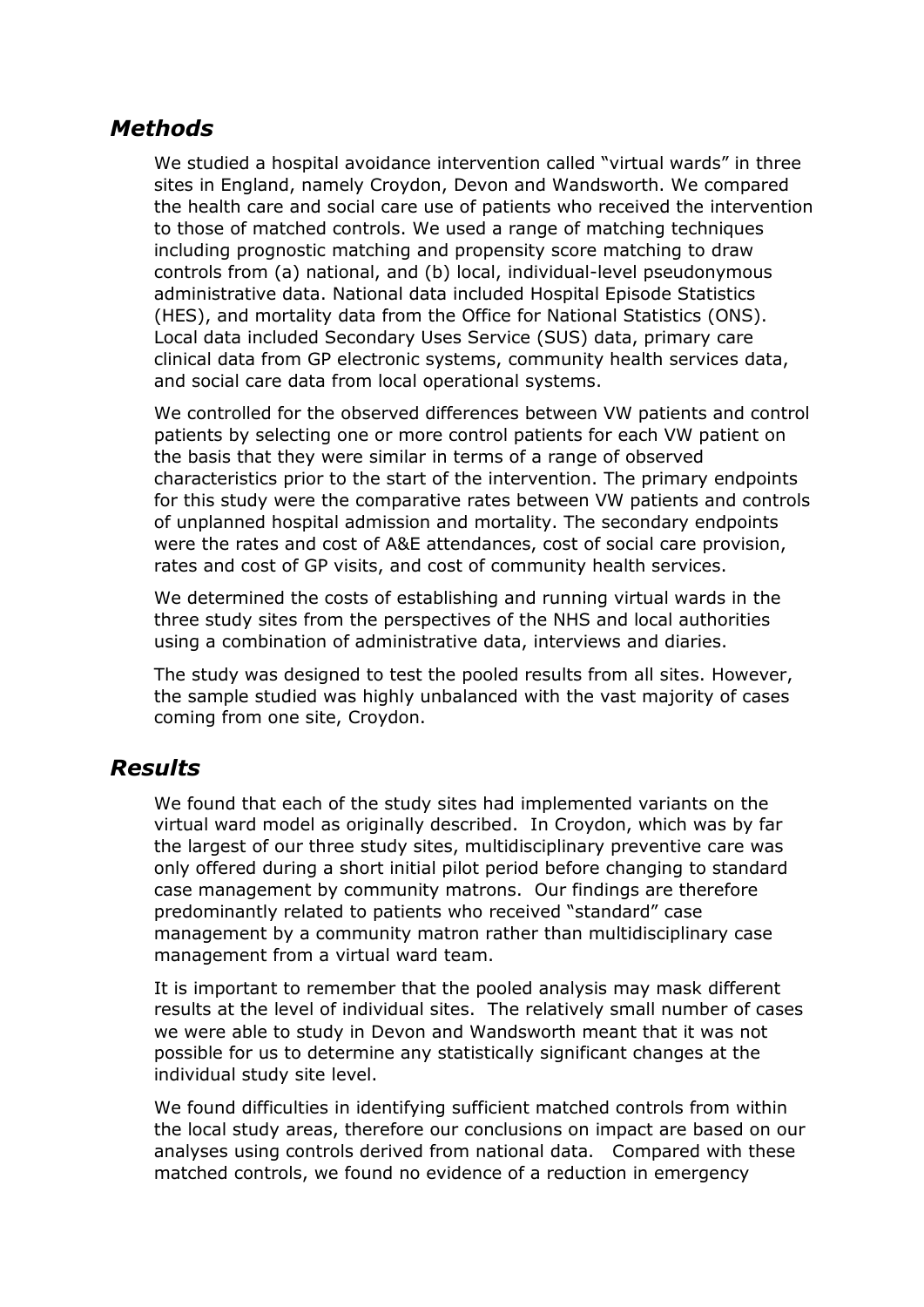hospital admissions for patients who received this type of care in the six months after starting the intervention. Nor did we find evidence of a reduction in ambulatory care sensitive hospital admissions in this period, nor in mortality.

We did, however, observe a reduction in elective hospital admissions and in outpatient attendances in the six months after starting the intervention. Both of these findings were significant at the p<0.05 level. However, we found no evidence of an overall reduction in hospital costs.

The direct costs of the interventions varied considerably between the three sites, ranging from approximately £3 per patient-day in Croydon and Devon to £17 per patient-day in Wandsworth, reflecting the heterogeneous nature of the interventions being studied. Over the 6 month follow up period of analysis these direct costs were of the order of £510-£2,890 per patient. These costs are approximations and the intervention in Wandsworth included a wider range of inputs to care, in particular in terms of GP support.

### *Conclusions*

Whilst all three sites used the name "virtual wards" for their interventions, in fact most patients in this study received case management from a single provider undertaking standard case management activities. For this type of intervention, our principal conclusion is that we were not able to detect the anticipated reduction in unplanned hospital activity over a six-month period.

The significant reduction we did observe in outpatient attendances within the six-month timeframe could be attributable to better coordination of care for patients on a virtual ward. Similarly, the relative reduction we observed in elective admissions could reflect the fact that services were being undertaken by the virtual ward staff where ordinarily they would have required the patient to attend hospital. Alternatively, patients might have been making better informed choices where there was a degree of discretion over the need for an elective admission. Or another possibility is that the reduction in outpatient attendances might have lessened the use of inpatient services by stemming the so-called 'diagnostic-therapeutic cascade'. $^1$ 

Using linked datasets, we were able to look at the broad range of services used by patients across the health and social care economy. The largest service costs were associated with emergency hospital admissions, and so the lack of a reduction in these admissions meant that overall, there was not a net reduction in the health and social care service use of patients who received the intervention.

It is important to note that in our analysis of national data, the controls were drawn from matched areas of England. While we were careful to ensure that these matched areas did not have a virtual ward intervention or equivalent in place during the study period, our analysis shows that emergency admission rates were declining for matched control patients in these matched areas as well as for cases, having adjusted for the predicted